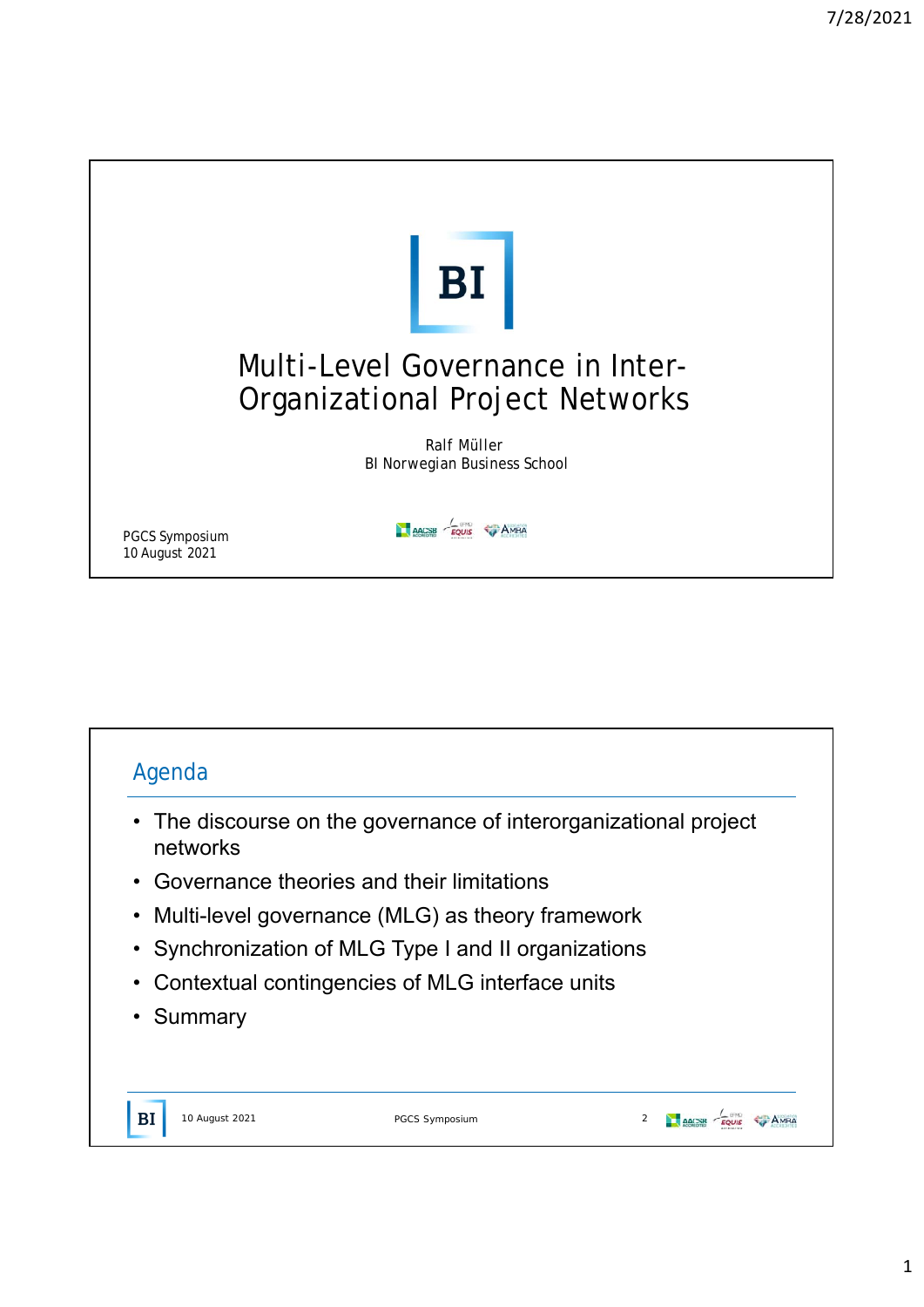

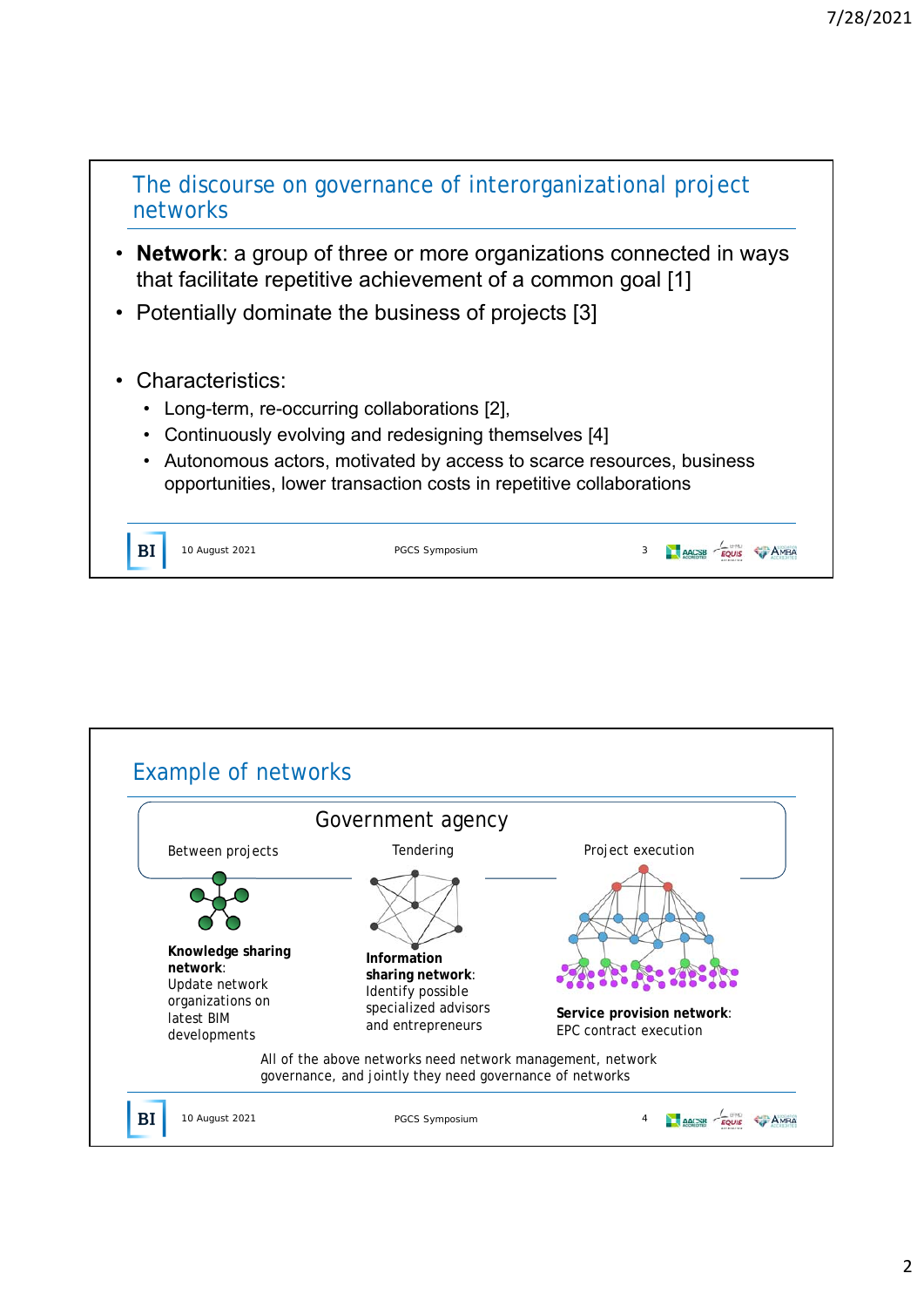## The discourse on governance of interorganizational project networks

- **Network management**: "planning, organizing, leading, and controlling, [...] conditioned by continuous interaction and adaptation among autonomous actors and situation specific tasks" [5, p.659]
- **Network governance**: "the use of formal and informal institutions to allocate resources and coordinate joint action in **a** network of organizations" [6,p.5]
- **Governance of networks**: the governance of **several** networks over time or simultaneously

 $BI$ 

10 August 2021 **PGCS Symposium** PGCS Symposium 5 **1 AACSB** 

| networks  | • The discourse on the governance of interorganizational project |  |
|-----------|------------------------------------------------------------------|--|
|           | • Governance theories and their limitations                      |  |
|           | • Multi-level governance (MLG) as theory framework               |  |
|           | • Synchronization of MLG Type I and II organizations             |  |
|           | • Contextual contingencies of MLG interface units                |  |
| • Summary |                                                                  |  |
|           |                                                                  |  |
|           |                                                                  |  |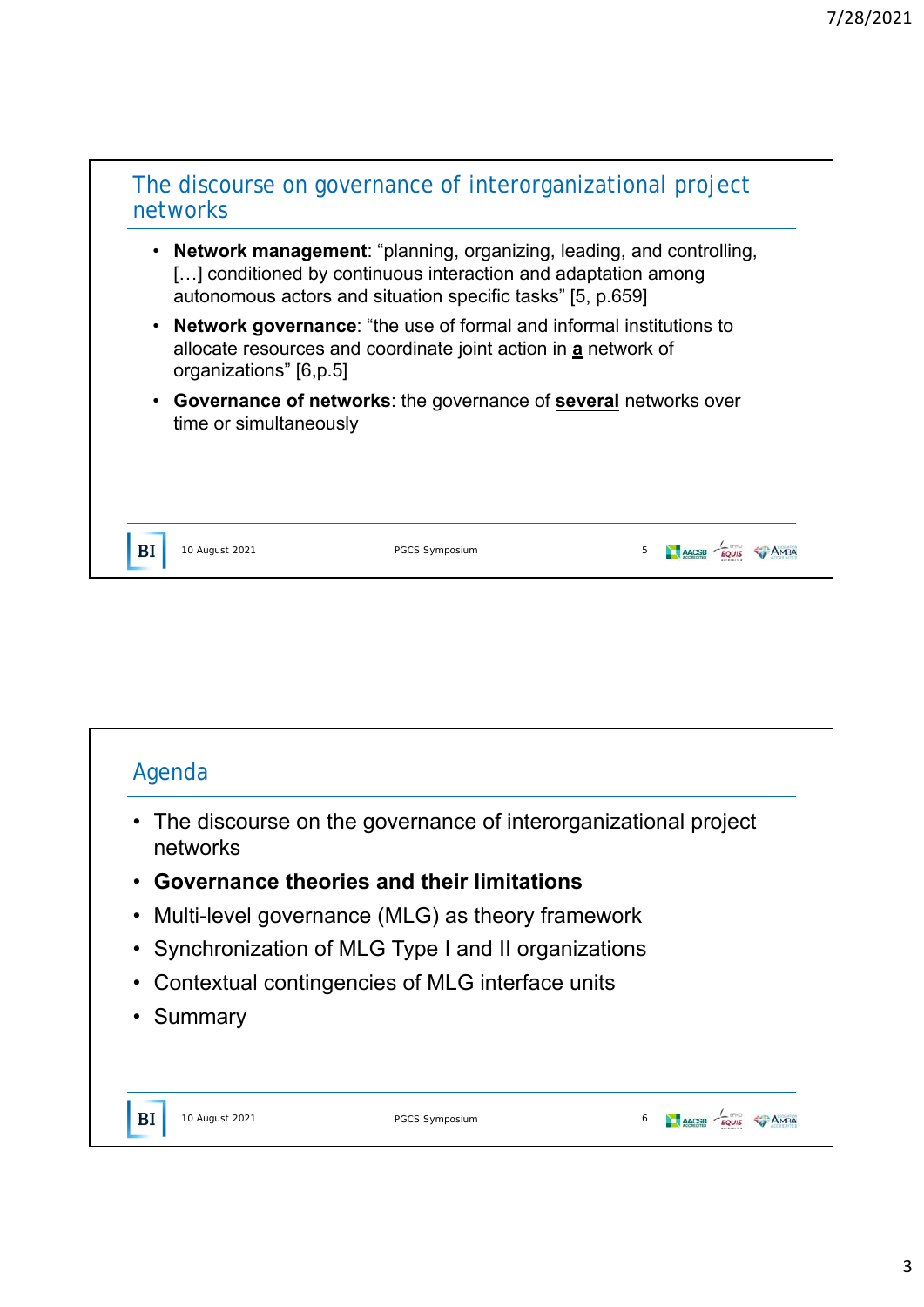

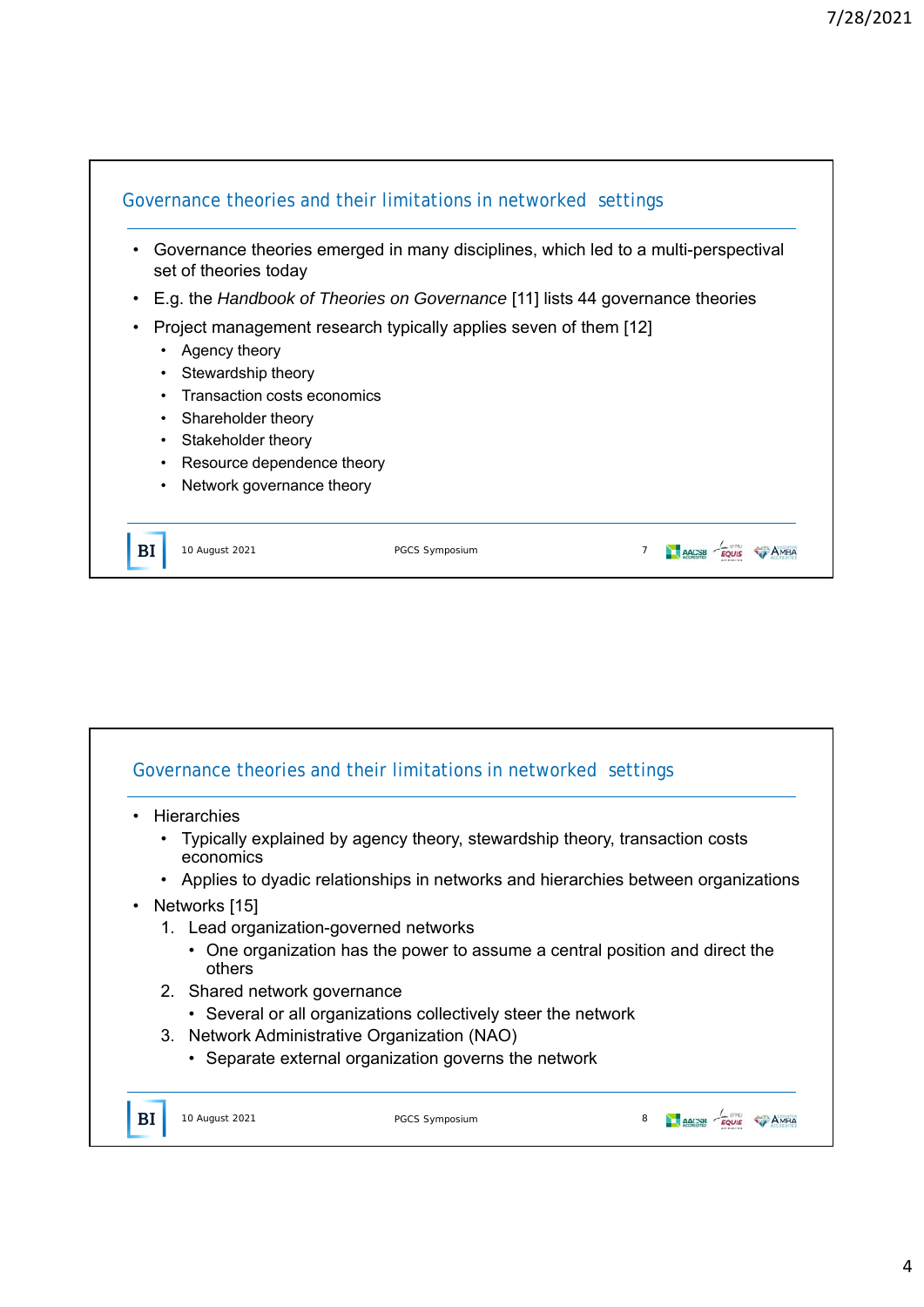

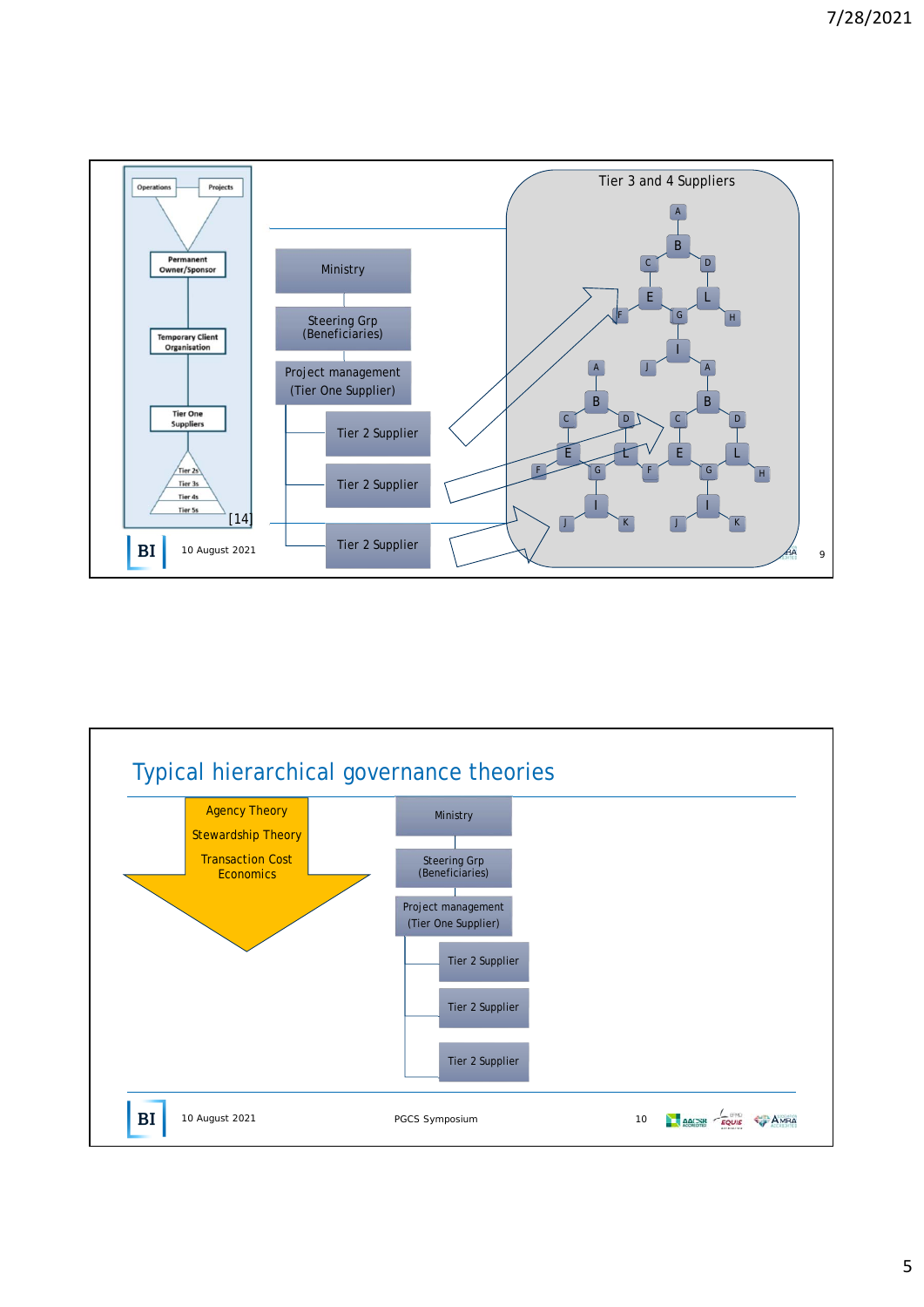

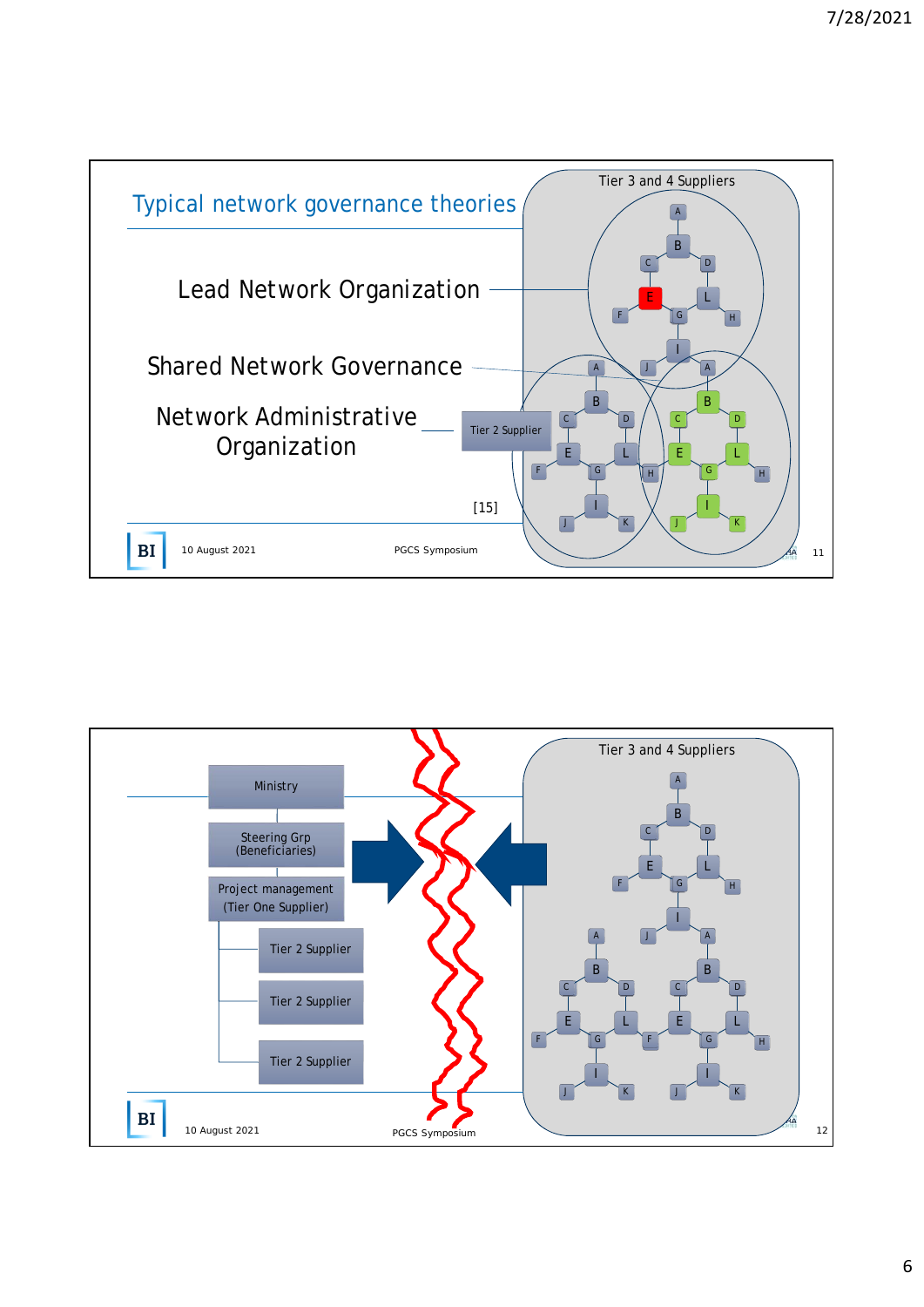

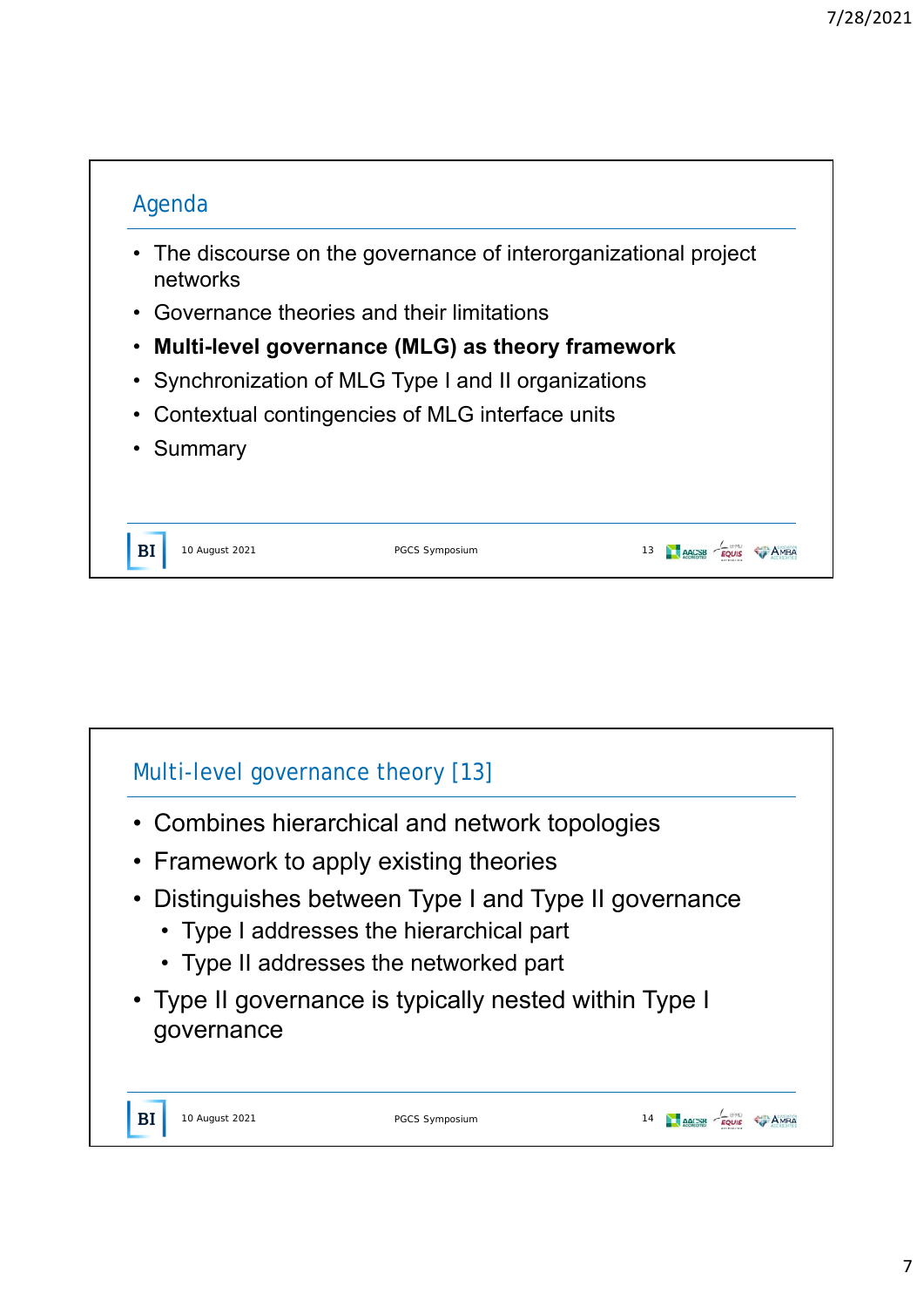٦

| Type I governance            |                                                                                |  |
|------------------------------|--------------------------------------------------------------------------------|--|
| • System-wide perspective    |                                                                                |  |
|                              | • Steers the autonomous and non-overlapping units                              |  |
|                              | • Decision board for the shared interest of these organizations                |  |
| • Aims for system efficiency |                                                                                |  |
| • Type II governance         |                                                                                |  |
| Task perspective             |                                                                                |  |
| finding                      | • Steers individual endeavors using technical proficiency, knowledge, solution |  |
|                              | • Aims for Pareto optimality in e.g. resource usage                            |  |
|                              |                                                                                |  |

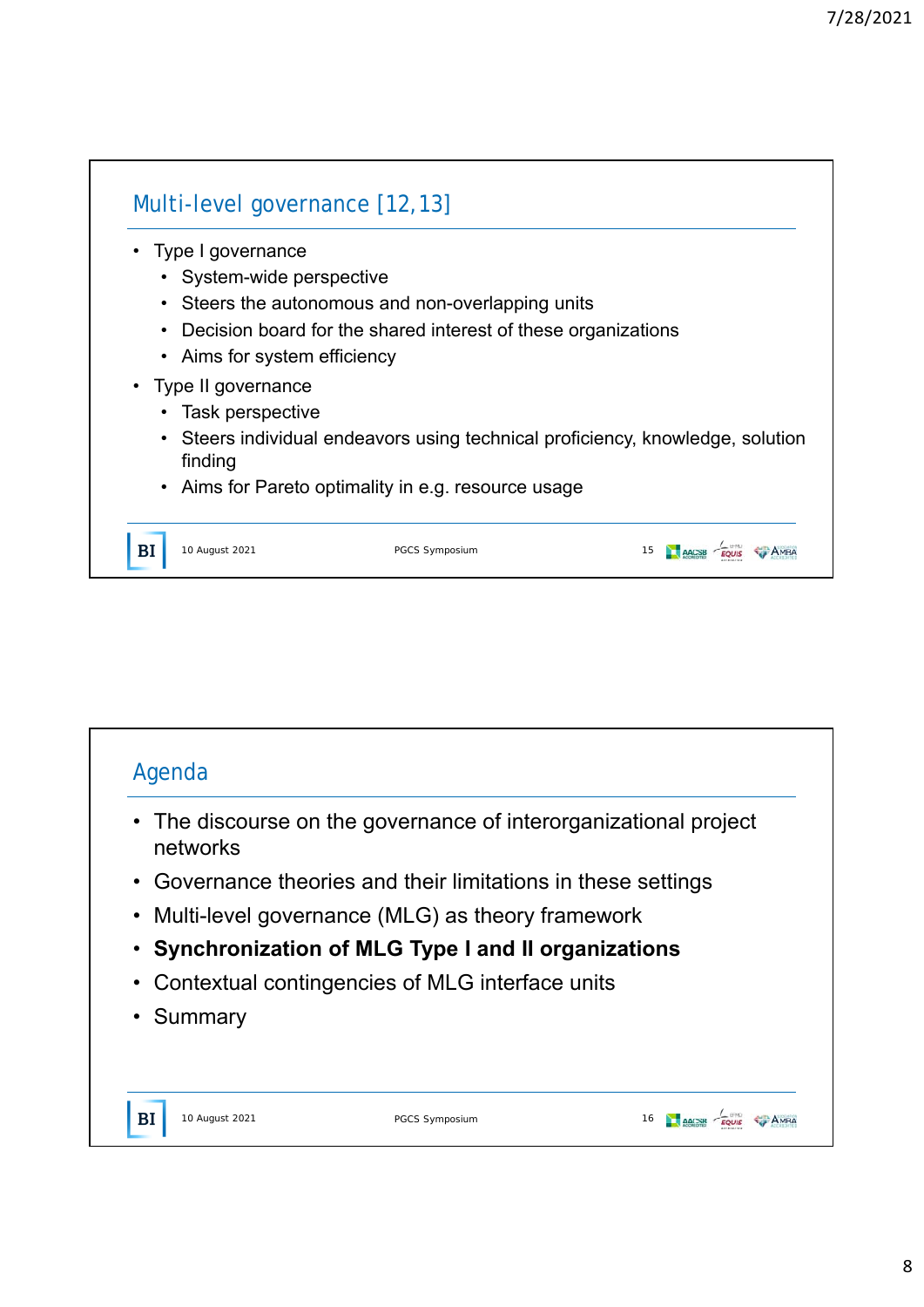

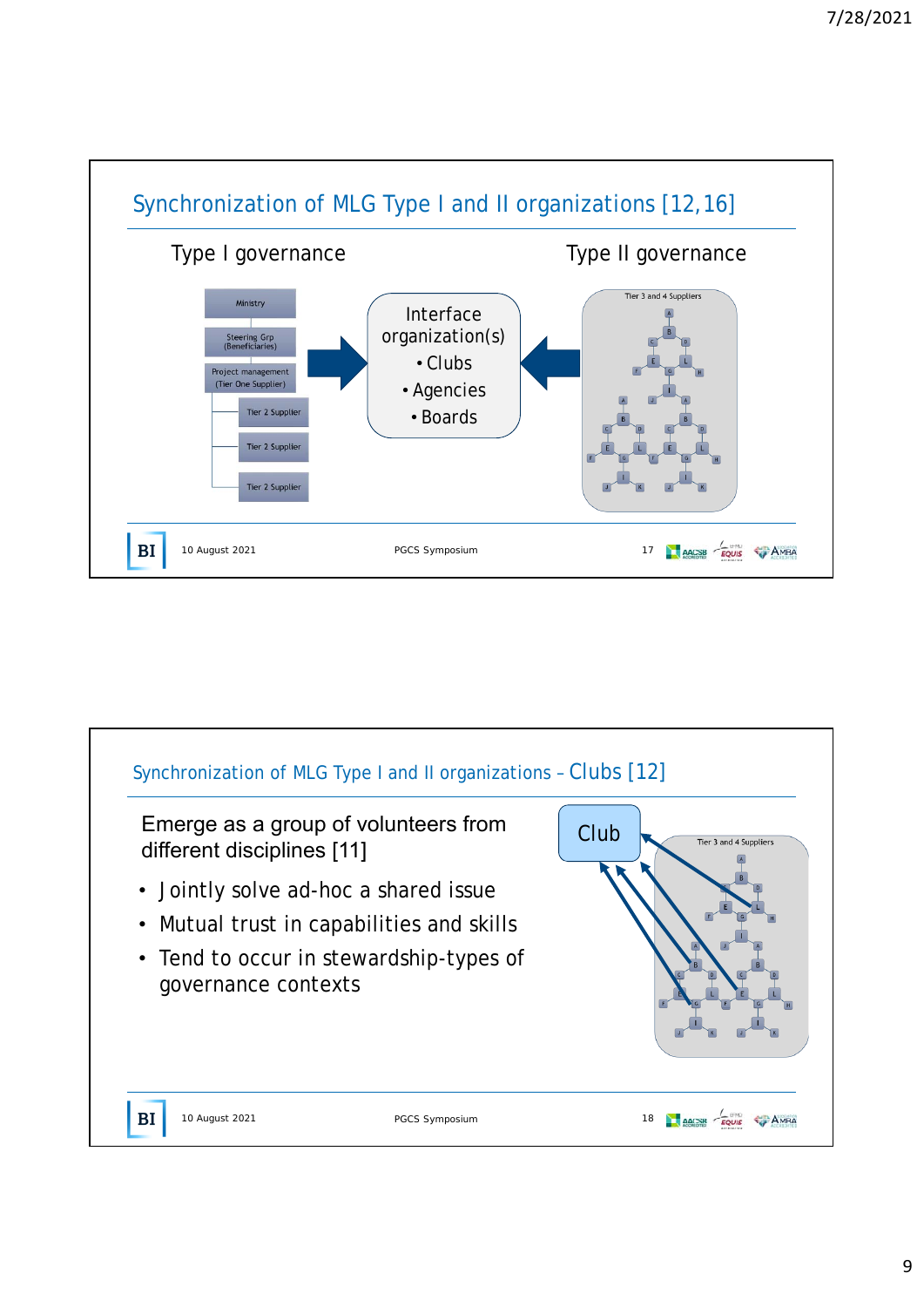

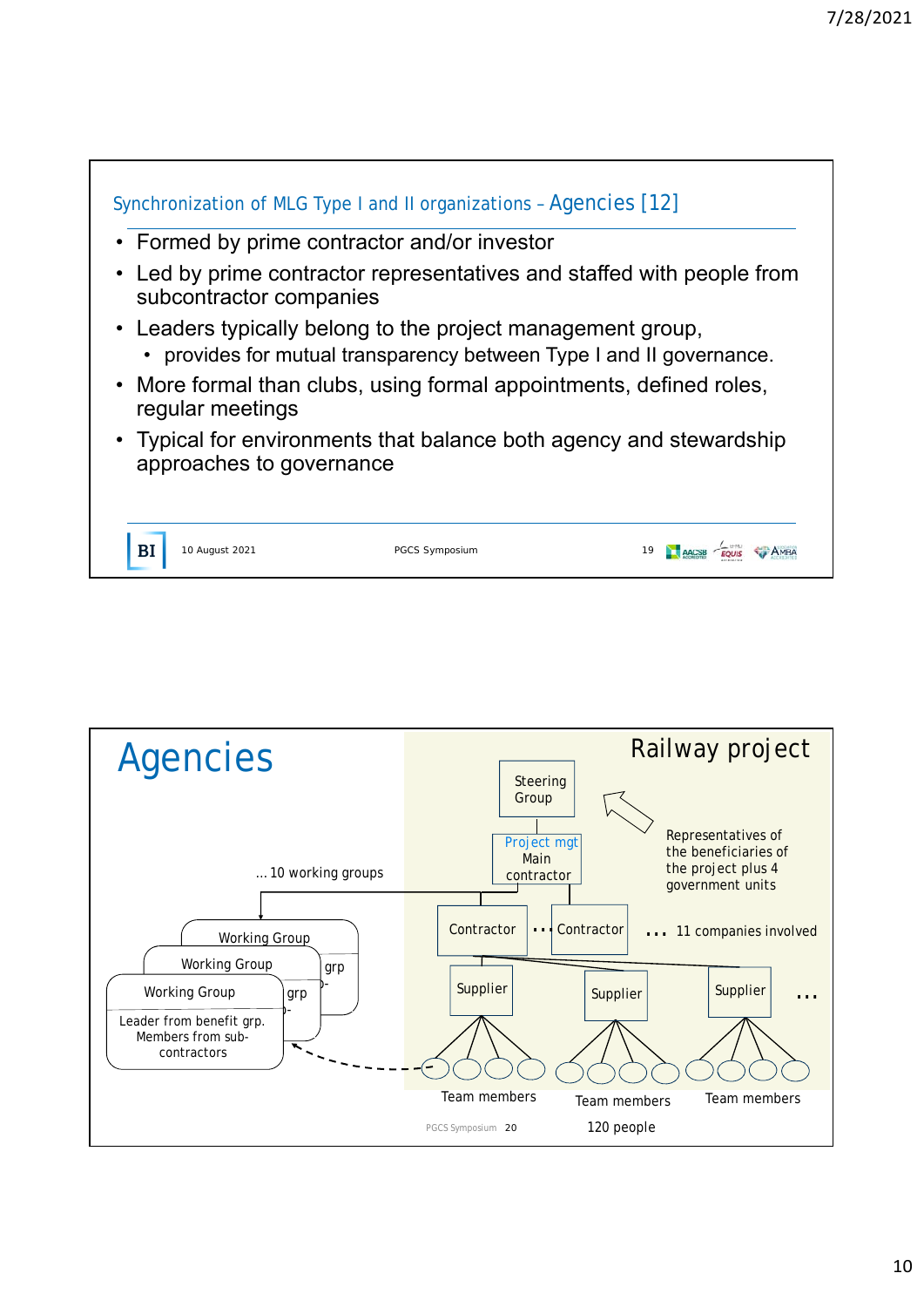

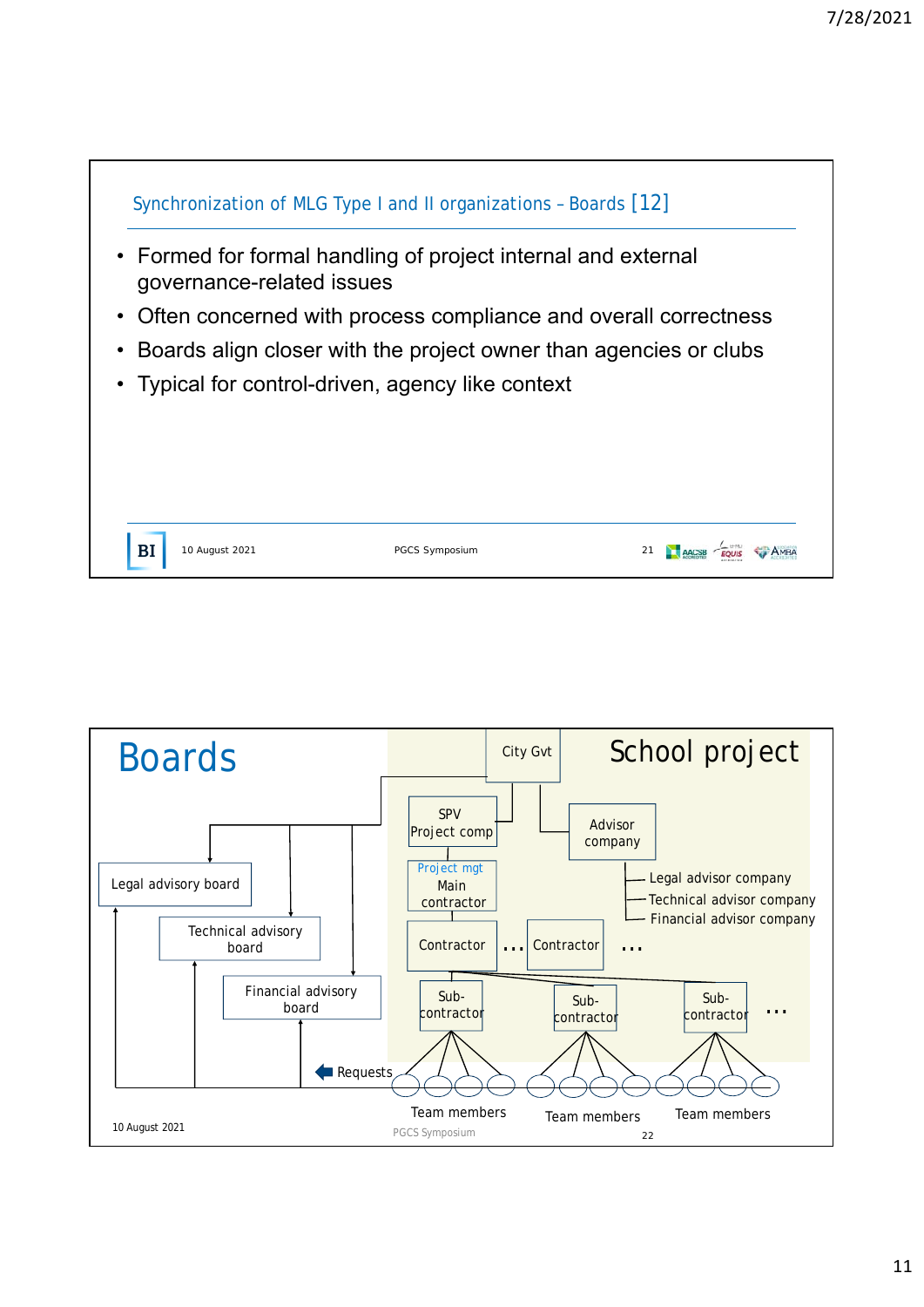

| <i>Characteristic</i>                | Agency theory                                  | Stewardship theory                                                 |  |
|--------------------------------------|------------------------------------------------|--------------------------------------------------------------------|--|
| Governance mechanism                 | Control                                        | <b>Trust</b>                                                       |  |
| Control approach                     | Behavior-control (e.g.,<br>process compliance) | Outcome-control (e.g.,<br>delivery according to<br>specifications) |  |
| Contract strategy and<br>interaction | Stringent with frequent<br>detailed reviews    | Some level of freedom,<br>with regular reviews                     |  |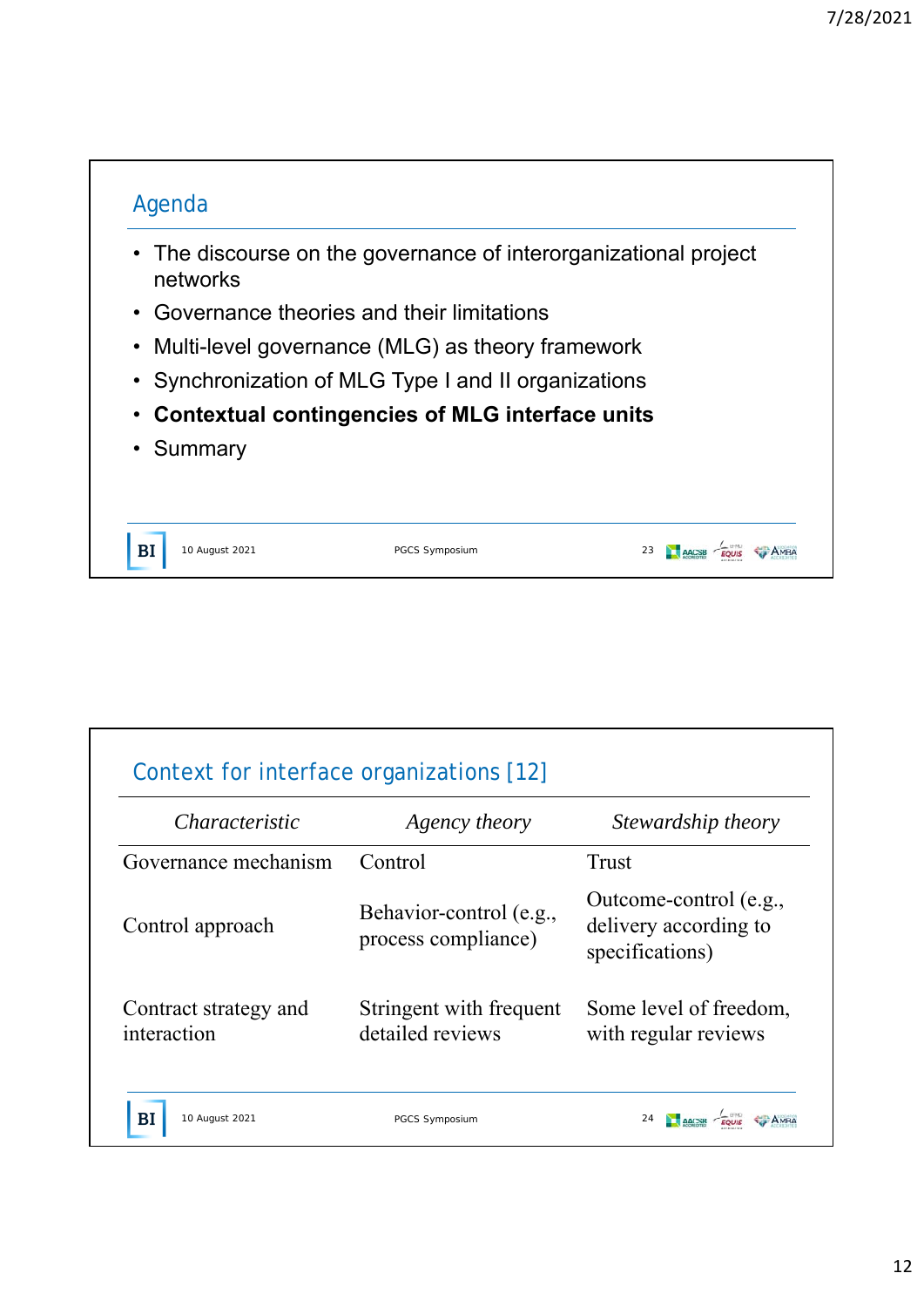

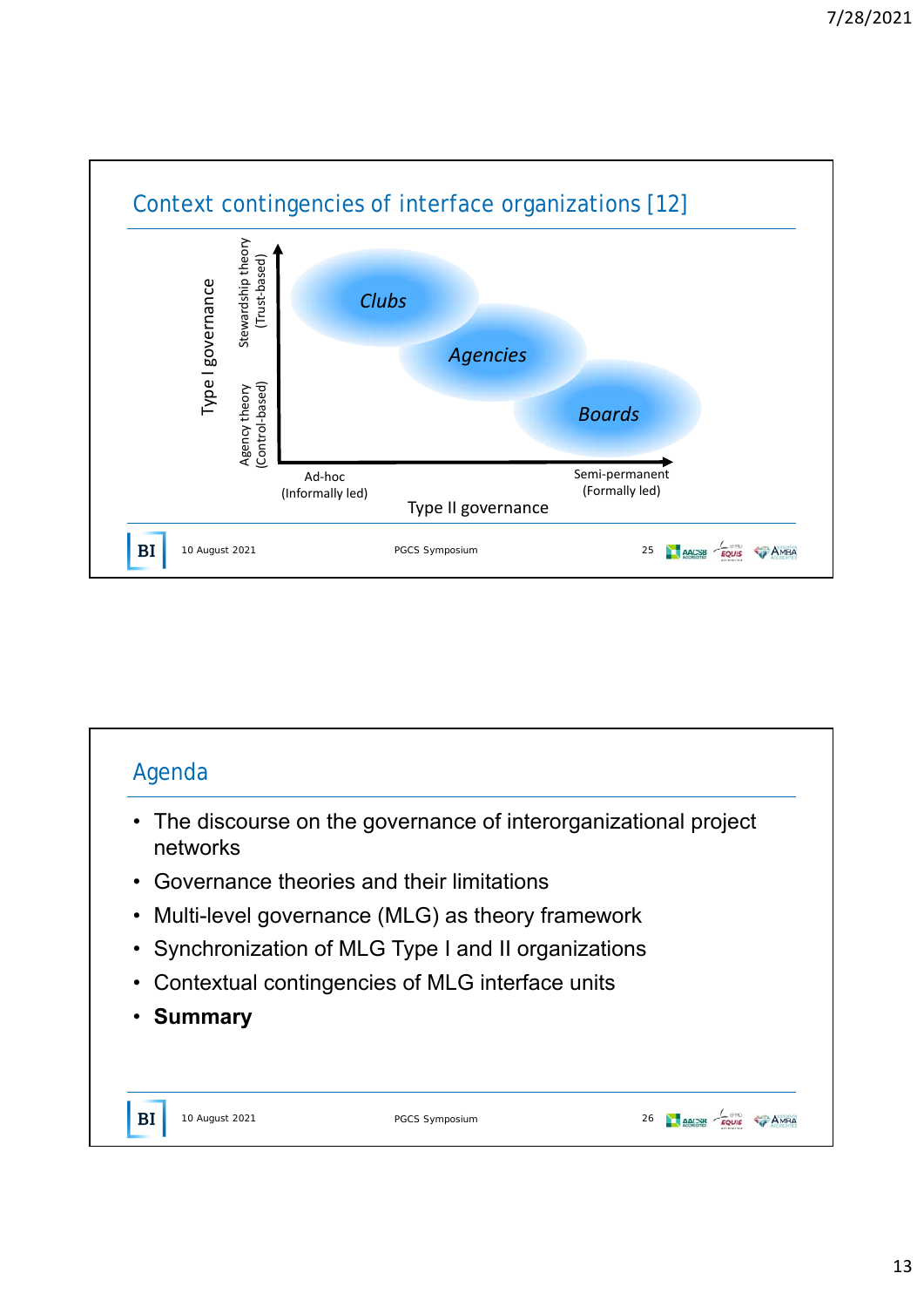

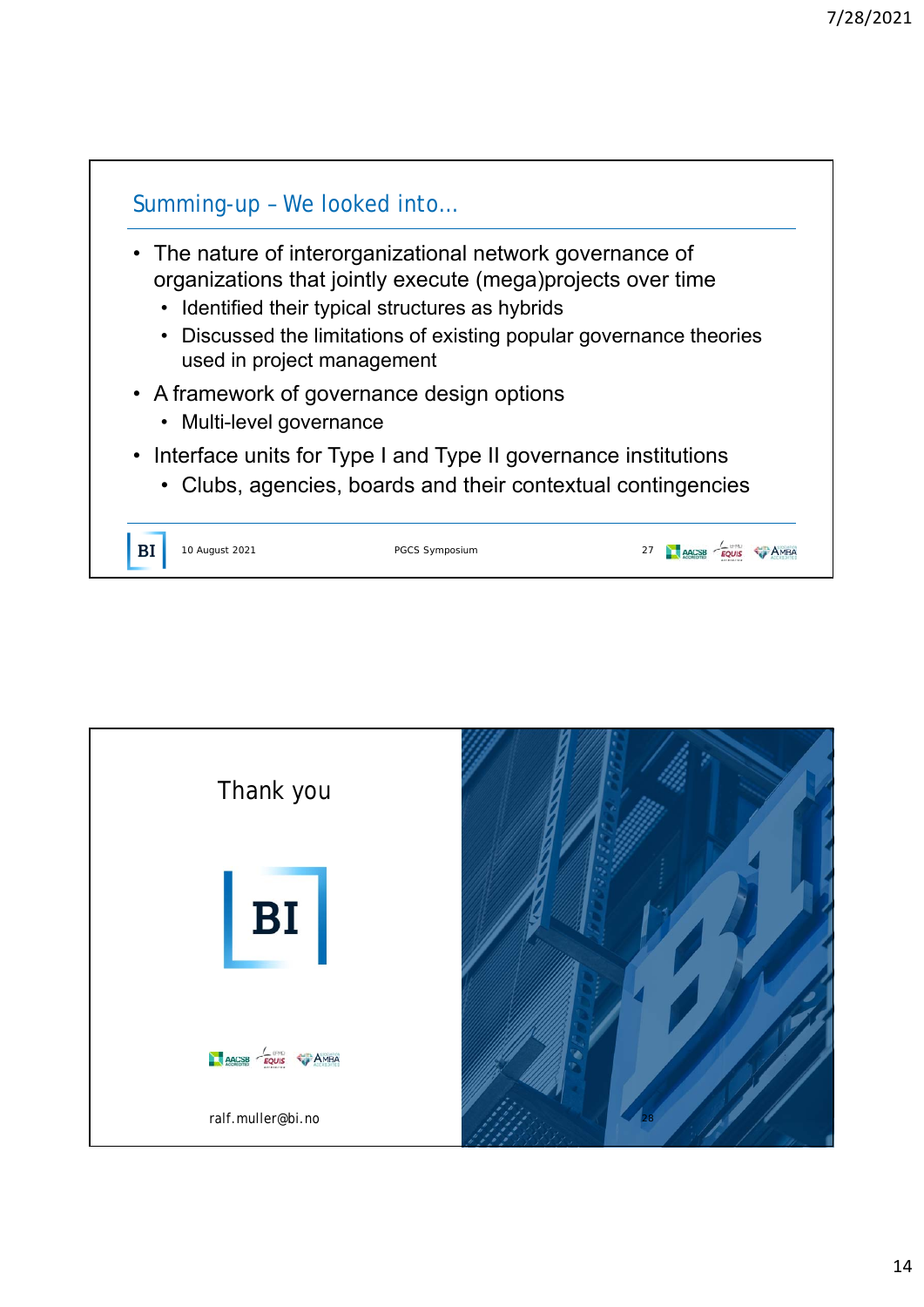## References

[1] K. G. Provan, A. Fish, and J. Sydow, "Interorganizational Networks at the Network Level: A Review of the Empirical Literature on Whole Networks," J. Manage., vol. 33, no. 3, pp. 479–516, 2007.

[2] J. Steen, R. DeFillippi, J. Sydow, S. Pryke, and I. Michelfelder, "Projects and Networks: Understanding Resource Flows and Governance of Temporary Organizations with Quantitative and Qualitative Research Methods," Proj. Manag. J., vol. 49, no. 2, pp. 3–17, 2018.

[3] R. DeFillippi and J. Sydow, "Project Networks : Governance Choices and Paradoxical Tensions," Proj. Manag. J., vol. 47, no. 5, pp. 1–12, 2016.

[4] K. G. Provan, A. Fish, and J. Sydow, "Interorganizational Networks at the Network Level: A Review of the Empirical Literature on Whole Networks," J. Manage., vol. 33, no. 3, pp. 479–516, 2007.

[5] J. Sydow and T. Braun, "Projects as temporary organizations : An agenda for further theorizing the interorganizational dimension ☆," Int. J. Proj. Manag., vol. 36, no. 1, pp. 4–11, 2018.

[6] T. Järvensivu and K. Möller, "Metatheory of network management: A contingency perspective," Ind. Mark. Manag., vol. 38, no. 6, pp. 654–661, 2009.

## References

[7] N. Kapucu and Q. Hu, Network governance: Concepts, theories, and applications. New York, NY: Routledge, 2020.

[8] J. Torfing, "meta-governance," in Handbook on Theories of Governance, C. Ansell and J. Torfing, Eds. Cheltenham, UK.: Edward Elgar Publishing, 2016, pp. 525–537.

[9] J. Gjaltema, R. Biesbroek, and K. Termeer, "From government to governance…to meta-governance: a systematic literature review," Public Manag. Rev., vol. 22, no. 12, pp. 1760–1780, 2020.

[10] OECD, "Governance in the 21st Century," Paris, France, 2001.

[11] C. Ansell and J. Torfing, Handbook on Theories of Governance. Cheltenham, UK.: Edward Elgar Publishing Ltd., 2016

[12] S. Šimkonis, R. Müller, R. Alonderienė, A. Chmieliauskas, and M. Pilkienė, "Multi-level Governance in Inter-organizational Project Settings," in Proceedings of the British Academy of Management (BAM) Conference in the Cloud, August 31 to September 3, 2021, 2021.

[13] I. Bache, I. Bartle, and M. Flinders, "Multile-level governance," in Theories of Governance, C. Ansell and J. Torfing, Eds. Cheltenham, UK.: Edward Elgar Publishing Ltd., 2016, pp. 486–498.

| BI | 2021<br><b>CHILE'S</b><br>. <u>.</u> . | osium.<br>. | 30 | EQUIS | AMBA |
|----|----------------------------------------|-------------|----|-------|------|
|    |                                        |             |    |       |      |